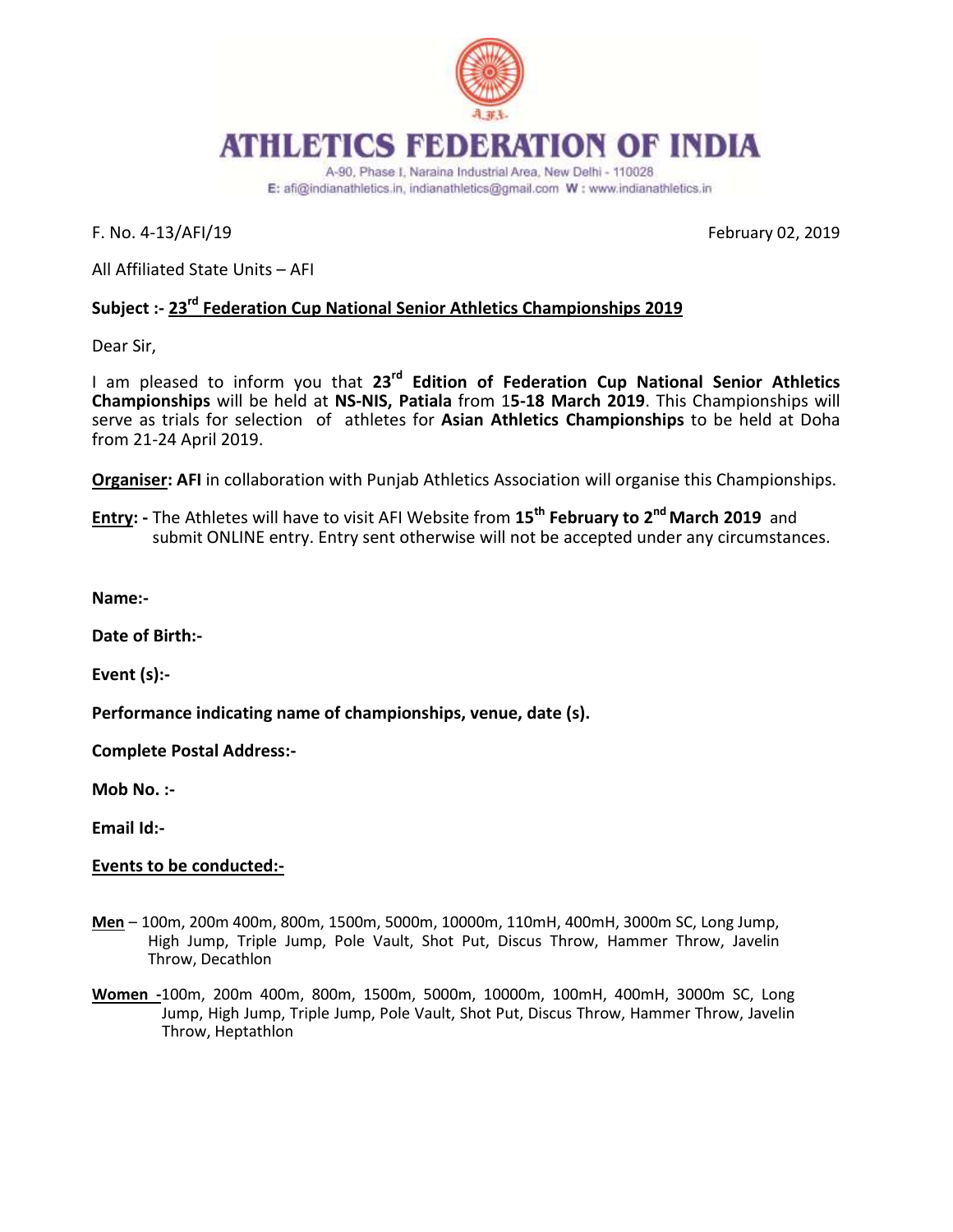#### **Eligibility:**-

Athletes who meet the entry standard fixed by AFI (copy enclosed) are eligible to participate. This performance must have been achieved either in National Championships or State Championships 2018 where electronic system had been used. An athlete can participate in **maximum two events.**

#### **Last date of Entry: -** The last date of entry is **2 nd March 2019.**

**Failure to Participate: -** If any athlete fails to participate after sending the entry without any valid reason, he/she may not be allowed to take part in any subsequent event. The entry fee paid is non-refundable and decision of AFI Competition Committee will be final regarding refund of the entry fee in case an athlete fails to participate. The Federation has the right to reject any entry without assigning any reason.

**Entry Fee & BIB No. : -** An entry fee of **Rs. 1,000/- per event** will have to be deposited **Online**  only. No cash will be accepted at the competition venue. Bib nos. will be issued from 10:00 AM to 1:00 PM a day before the competition at the venue.

**Accommodation/Transport:** - Athletes will have to make their own arrangements for transport and accommodation. No other logistics will be provided.

**Dope: -** Dope Samples will be collected by the officials of National Anti-Doping Agency (NADA).

**Victory Ceremony: -** Medals to winners of I, II & III place will be awarded soon after the Event is over. The medals winners are, therefore, advised to remain in the stadium till the victory ceremony of their Event.

**Merit Certificates:**- Merit Certificates will be sent to the concerned units after three months of the conclusion of the Championships.

**Participation Certificates:** - Participation Certificates will be issued during the course of the Competition. Participation Certificates will be issued only to those athletes who achieve the qualification standards set by AFI. The exact time for distributions of certificates will be notified. It is, therefore, the responsibility of Athletes to collect the Participation Certificates by depositing the BIB Number with the concerned official.

You are requested to bring it to the notice of your athletes.

Your cooperation in this regard is solicited.

Thanking You Yours Sincerely

**k. Valson** 

Secretary, AFI